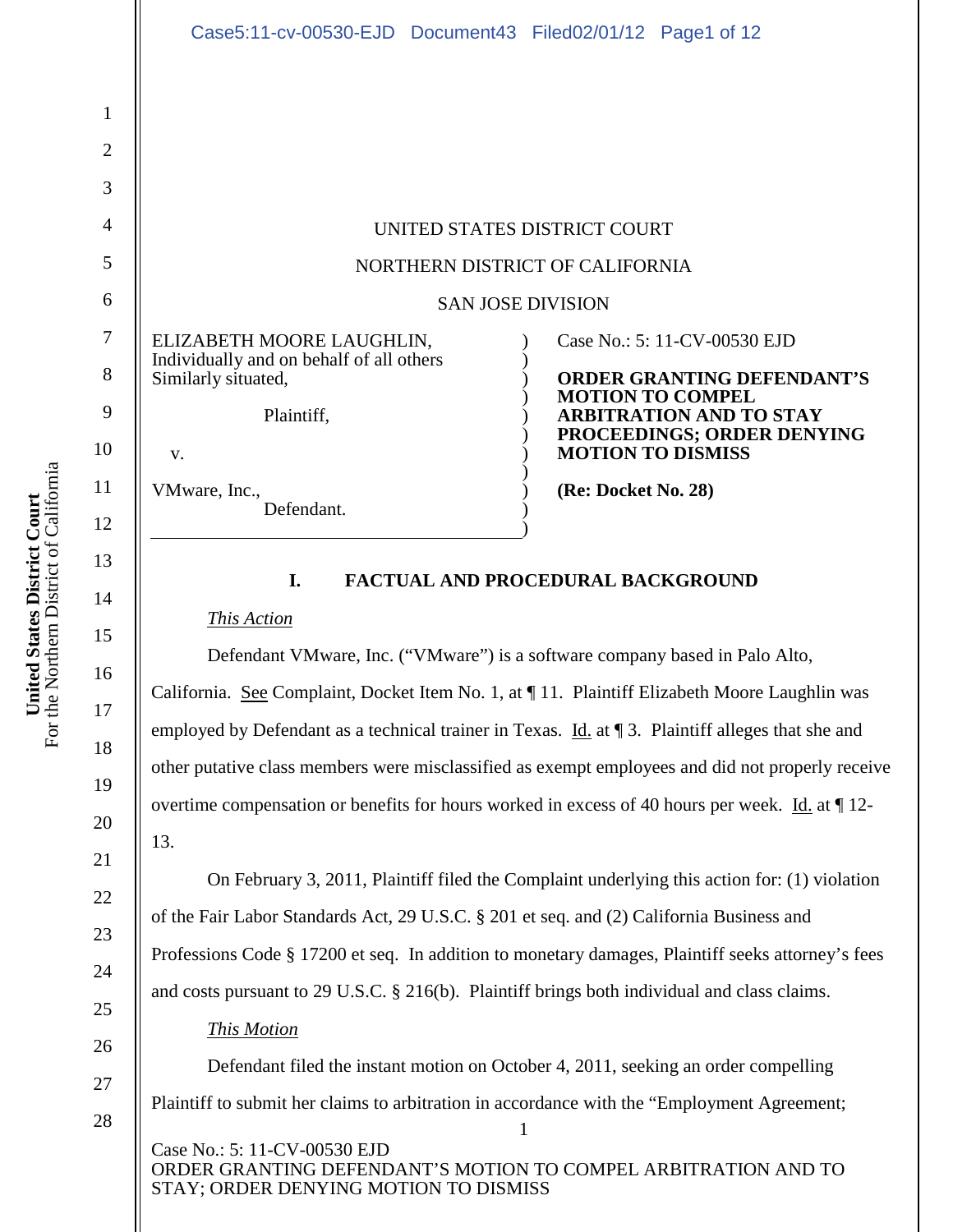### Case5:11-cv-00530-EJD Document43 Filed02/01/12 Page2 of 12

VMware, Inc. Employment, Confidential Information and Invention Assignment Agreement" (the "Employment Agreement"). Additionally, Defendant filed a Motion to Dismiss and Motion to Strike on April 25, 2011, seeking an order to dismiss Plaintiff's claim for relief under California Business and Professions Code § 17200 et seq., and dismiss or strike the class definition. See Docket Item No. 17.

The Employment Agreement is a 5-page document signed by Plaintiff on April 13, 2004 "as a condition of" her employment with Defendant. See Decl. of Amy Gannaway Ex. A at 2, 6, Docket Item No. 28-3. The Employment Agreement includes the following statement:

I agree that any dispute or controversy arising out of or relating to any interpretation, construction, performance, or breach of this Agreement, shall be settled by arbitration to be held in Santa Clara County, California, in accordance with the rules then in effect of the American Arbitration Association. The arbitrator may grant injunctions or other relief in such dispute or controversy. The decision of the arbitrator shall be final, conclusive, and binding on the parties to the arbitration. Judgment may be entered on the arbitrator's decision in any court having jurisdiction. The Company and I shall each pay one-half of the costs and expenses of such arbitration, and each of us shall separately pay our counsel fees and expenses.

See id.

# **II. LEGAL STANDARD**

Pursuant to the Federal Arbitration Act ("FAA"), 9 U.S.C. § 1 et seq., a written arbitration agreement is "valid, irrevocable, and enforceable" and, upon the request of either party to the agreement, a court may compel arbitration "in accordance with the terms of the agreement." 9 U.S.C. §§ 2-4. When such a request is made, the court is limited to deciding "(1) whether a valid agreement to arbitrate exists, and if it does, (2) whether the agreement encompasses the dispute at issue." Cox v. Ocean View Hotel Corp., 533 F.3d 1114, 1119 (9th Cir. 2008) (quoting Chiron Corp v. Ortho Diagnostic Sys., Inc., 207 F. 3d 1126, 1131 (9th Cir. 2000)).<sup>1</sup>

ORDER GRANTING DEFENDANT'S MOTION TO COMPEL ARBITRATION AND TO STAY; ORDER DENYING MOTION TO DISMISS

1

2

3

4

5

6

7

8

9

10

11

12

13

14

15

16

17

18

19

20

21

22

23

24

26

27

<sup>2</sup> Case No.: 5: 11-CV-00530 EJD 25 The Supreme Court has identified two types of contract-based challenges to the validity of arbitration agreements: "[o]ne type challenges specifically the validity of the agreement to arbitrate ... [and][t]he other challenges the contract as a whole, either on a ground that directly affects the entire agreement . . . or on the ground that the illegality of one of the contract's provisions renders the whole contract invalid." Buckeye Check Cashing, Inc. v. Cardegna, 546 U.S. 440, 444 (2006). Challenges to the contract's validity are first considered by the arbitrator. Id. If, however, "the crux of the complaint is . . . the arbitration provision itself, then the federal courts . . . must decide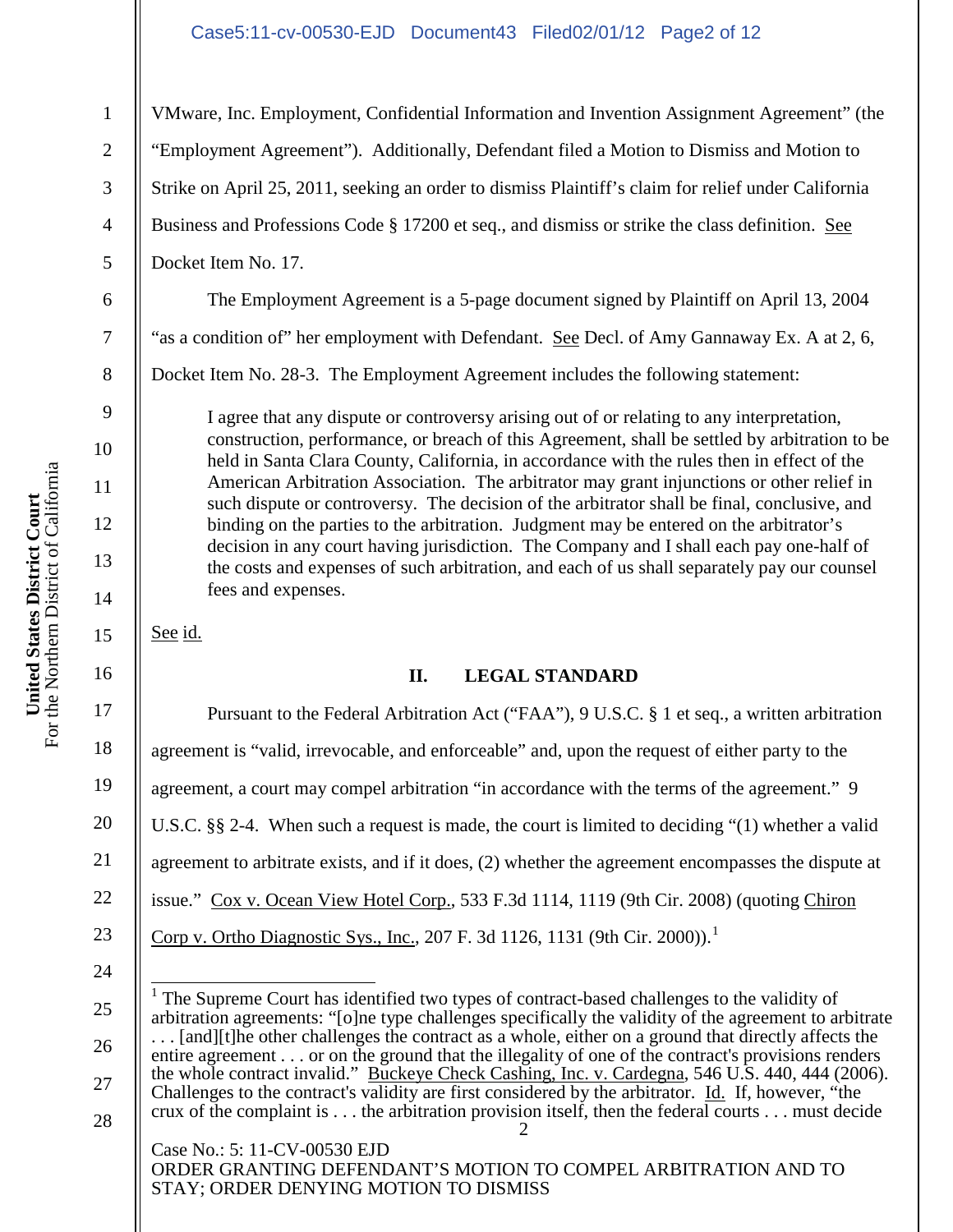### Case5:11-cv-00530-EJD Document43 Filed02/01/12 Page3 of 12

1

2

3

4

5

6

7

8

9

10

11

12

13

14

15

16

17

18

19

20

21

22

23

24

25

26

27

28

While there exists a general public policy favoring the enforcement of arbitration agreements, section 2 of the FAA provides that arbitration clauses may be invalidated based "upon the same grounds as exist in law or in equity for the revocation of any contract," such as fraud, duress or unconscionability. 9 U.S.C. § 2; Rent-A-Center, West, Inc. v. Jackson, U.S. . 130 S. Ct. 2772, 2776 (2010); Moses H. Cone Mem'l Hosp. v. Mercury Constr. Corp., 460 U.S. 1 (1983). The court applies ordinary state-law principles governing the formation of contracts to carry out this task. Davis v. O'Melveny & Myers, 485 F.3d 1066, 1072 (9th Cir. 2007). Moreover, a motion to compel arbitration should be denied if "it may be said with positive assurance that the arbitration clause is not susceptible of an interpretation that covers the asserted dispute." AT&T Techs., Inc. v. Commc'n Workers, 475 U.S. 643, 650 (1986) (quoting Steelworkers v. Warrior & Gulf Navigation Co., 363 U.S. 574 (1960)). However, the Court notes that doubts should be resolved in favor of arbitration, and "[i]n the absences of any express provision excluding a particular grievance from arbitration, we think only the most forceful evidence of a purpose to exclude the claim from arbitration can prevail." AT&T Techs., 475 U.S. at 650.

### **III. DISCUSSION**

As indicated above, Plaintiff signed the Employment Agreement, which contained a requirement to resolve disputes "arising out of or relating to" the agreement through arbitration. Defendant now moves this court to compel Plaintiff to arbitrate her claims. Plaintiff argues, inter alia, that the Employment Agreement is procedurally and substantially unconscionable and, therefore, unenforceable. Additionally, Plaintiff argues that the arbitration agreement does not encompass the dispute at issue.

To assess the validity of the arbitration clause, the court turns to state law. The court here applies California state law because Defendant's headquarters are in Palo Alto, California and the Employment Agreement specifies that "[t]his Agreement will be governed by the laws of the State of California as they apply to contracts . . . ." See Docket Item No. 28-3 at 6. "Under California law, a contractual clause is unenforceable if it is both procedurally and substantively

3 whether the arbitration provision is invalid and unenforceable  $\ldots$ ." Cox, 533 F.3d at 1119 (quoting Davis v. O'Melveny & Myers, 485 F.3d 1066, 1072 (9th Cir.2007)).

Case No.: 5: 11-CV-00530 EJD ORDER GRANTING DEFENDANT'S MOTION TO COMPEL ARBITRATION AND TO STAY; ORDER DENYING MOTION TO DISMISS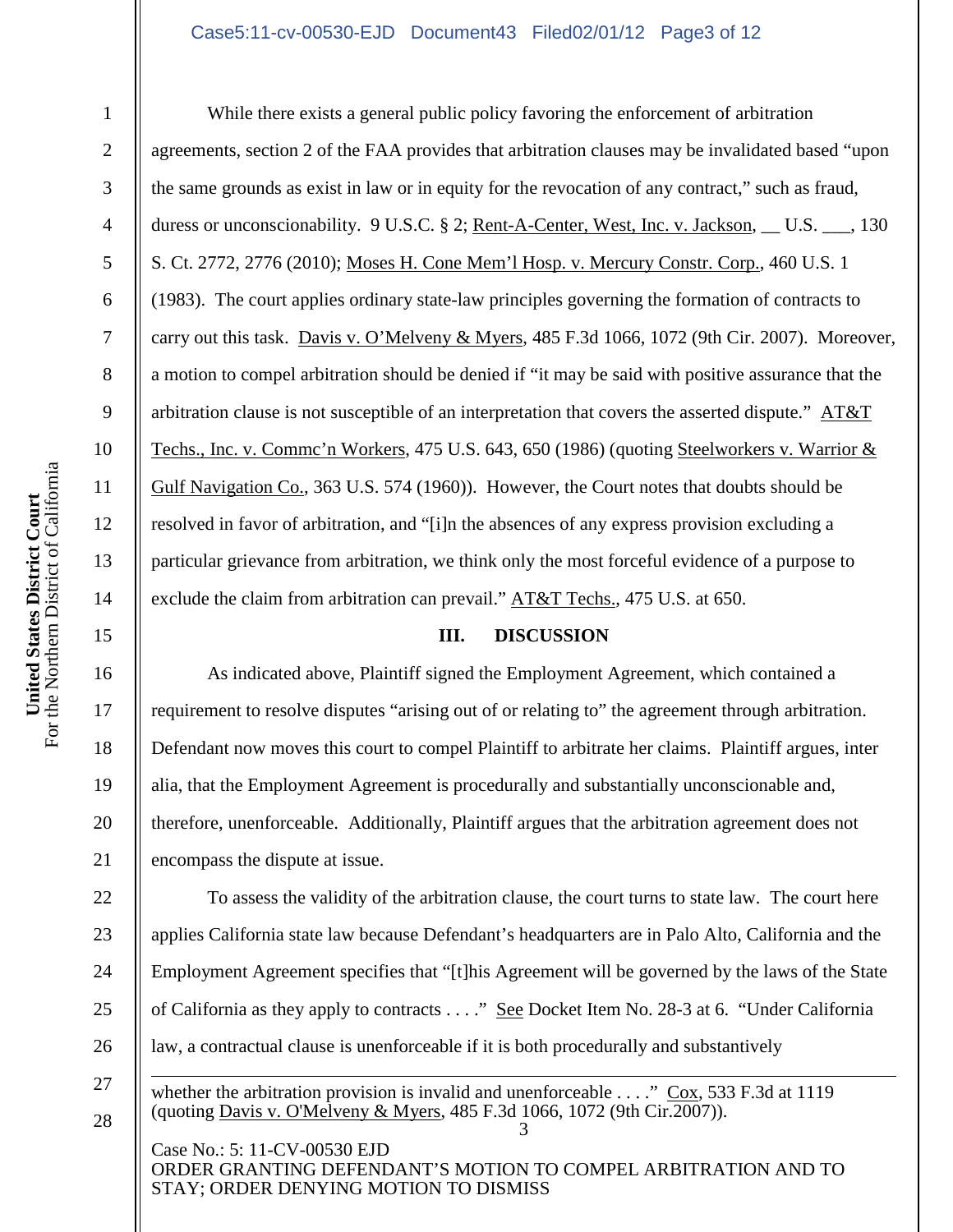### Case5:11-cv-00530-EJD Document43 Filed02/01/12 Page4 of 12

unconscionable." Davis, 485 F.3d at 1072. Procedural unconscionability focuses on oppression or surprise due to unequal bargaining power, while substantive unconscionability focuses on overlyharsh or one-sided results. Stirlen v. Supercuts, Inc., 51 Cal. App. 4th 1519, 1532 (1997). While both types of unconscionability must be present in order for a court to find a contract unenforceable, it is not necessary that they be present in the same degree. Davis, 485 F.3d at 1072. For this reason, "[c]ourts apply a sliding scale: 'the more substantively oppressive the contract term, the less evidence of procedural unconscionability is required to come to the conclusion that the term is unenforceable, and vice versa.'" Id. (quoting Armendariz v. Found. Health Psychcare Servs., Inc., 24 Cal. 4th 83, 114, 99 Cal. Rptr. 2d 745, 767 (2000)). Furthermore, "a claim of unconscionability often cannot be determined merely by examining the face of the contract, but will require inquiry into its setting, purpose, and effect." Perdue v. Crocker Nat'l Bank, 38 Cal. 3d 913, 926 (1985).

The court determines that AT&T Mobility LLC v. Concepcion, U.S.  $\ldots$ , 131 S. Ct. 1740 (2011), does not preclude a finding of unconscionability. In Concepcion, the Supreme Court held that the rule created by the California Supreme Court in Discover Bank v. Superior Court, 36 Cal. 4th 148 (2005), was pre-empted by the FAA. Concepcion, 131 S. Ct. at 1748. In Discover Bank, the California Supreme Court held that an arbitration agreement that is part of a consumer contract and that contains a class-action waiver is, as a general matter, unconscionable. The Supreme Court, while holding that requiring the availability of class-wide arbitration interferes with fundamental attributes of arbitration, acknowledged that the doctrine of unconscionability remains an operative basis for invalidating arbitration agreements under the express language of the FAA. Id. at 1746-48.

Defendant argues that rules unique to arbitration agreements, and in particular employment agreements, run afoul of the FAA. However, the Supreme Court concluded that, under Concepcion, a rule is inconsistent with the FAA if it interferes with "fundamental attributes" of arbitration. $^{2}$  Id. at 1748.

Case No.: 5: 11-CV-00530 EJD ORDER GRANTING DEFENDANT'S MOTION TO COMPEL ARBITRATION AND TO STAY; ORDER DENYING MOTION TO DISMISS

1

2

3

4

5

6

7

8

9

10

11

12

13

14

15

16

17

18

19

20

21

22

23

24

25

26

27

<sup>4</sup> <sup>2</sup> The Supreme Court also noted that a court "may not 'rely upon the uniqueness of an agreement to arbitrate as a basis for a state-law holding that enforcement would be unconscionable . . . .'"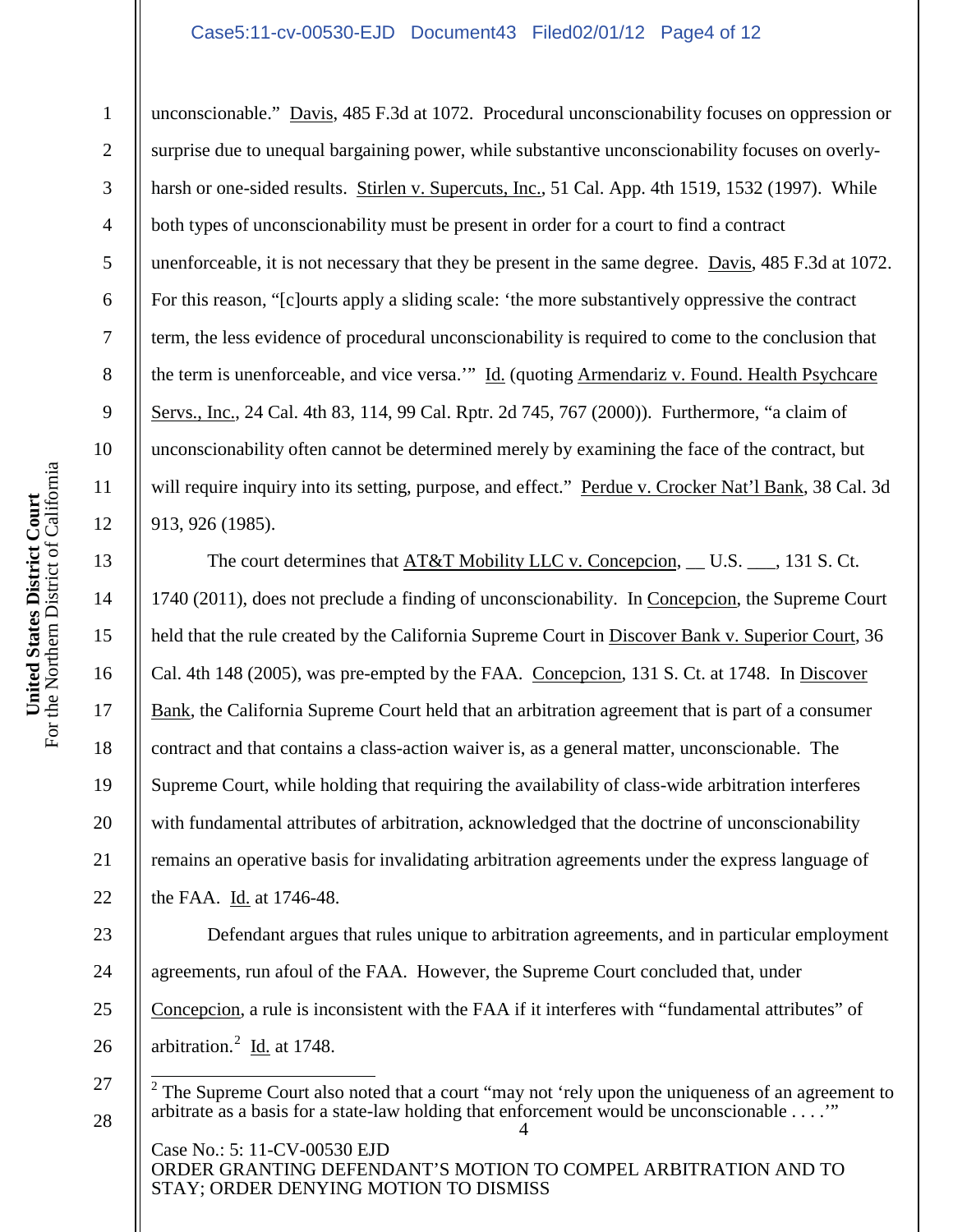### Case5:11-cv-00530-EJD Document43 Filed02/01/12 Page5 of 12

1

2

3

4

5

6

7

8

9

10

11

12

13

14

15

16

17

18

19

20

21

22

23

24

25

26

After Concepcion, courts in California continue to use the procedural and substantive unconscionability analysis for arbitration agreements. See Sanchez v. Valencia Holding Co., LLC, 201 Cal. App. 4th 74, 2011 WL 5865694, at \*7-8 (Nov. 23, 2011); Chavarria v. Ralphs Grocer Co., No. CV 11-02109 DDP, 2011 WL 4104856, at \*6-8 (C.D. Cal. Sept. 15, 2011); Mission Viejo Emergency Med. Associates v. Beta Healthcare Group, 197 Cal. App. 4th 1146, 1158-59, 128 Cal. Rptr. 3d 330 (2011). This court recently held unconscionable an arbitration agreement that exempted the employer from arbitration, among other unconscionable provisions. Kanbar v. O'Melveny & Myers, F. Supp. 2d \_\_\_, 2011 WL 2940690 (N.D. Cal. July 21, 2011).

### **A. Procedural Unconscionability**

For procedural unconscionability, the court first "focuses on whether the contract was one of adhesion." Soltani v. W. & S. Life Ins. Co., 258 F.3d 1038, 1042 (9th Cir. 2001); Armendariz, 24 Cal. 4th at 113.<sup>3</sup> An adhesion contract is a standardized contract which is imposed on a party of weaker bargaining strength on a take-it or leave-it basis. Armendariz, 24 Cal. 4th at 113. "Was it 'imposed on employees as a condition of employment'? Was there 'an opportunity to negotiate'?" Soltani, 258 F.3d at 1042 (quoting Armendariz, 24 Cal. 4th at 115). "[W]hen a party who enjoys greater bargaining power than another party presents the weaker party with a contract without meaningful opportunity to negotiate, oppression and, therefore, procedural unconscionability, are present." Ingle v. Circuit City Stores, Inc., 328 F.3d 1165, 1172 (9th Cir. 2003).

Procedural unconscionability also includes "the manner in which the contract was negotiated and the circumstances of the parties at that time," and as such focuses on whether the agreement was obtained through oppression and surprise. Soltani, 258 F.3d at 1042 (quoting Kinney v. United Healthcare Servs., Inc., 70 Cal. App. 4th 1322, 1327, 83 Cal. Rptr. 2d 348, 352

Concepcion, 131 S. Ct. at 1747 (quoting Perry v. Thomas, 482 U.S. 483 (1987)). However, this is nothing new, as the same is true of Lagatree v. Luce, Forward, Hamilton & Scripps, LLP, 74 Cal. App. 4th 1105, 1119, 88 Cal. Rptr. 2d 664, 675 (1999) and Bradley v. Harris Research, Inc., 275 F.3d 884, 889-90 (9th Cir. 2001), which recognize that an arbitration agreement can be invalidated based on traditional principles of contract revocation, but not based on rules that rely on the uniqueness of arbitration agreements.

5 27 28 It should be noted that the California courts have determined that adhesion is not a prerequisite for a finding of unconscionability. See Harper v. Ultimo, 113 Cal. App. 4th 1402, 1409, 7 Cal. Rptr. 3d 418, 424 (2003).

Case No.: 5: 11-CV-00530 EJD ORDER GRANTING DEFENDANT'S MOTION TO COMPEL ARBITRATION AND TO STAY; ORDER DENYING MOTION TO DISMISS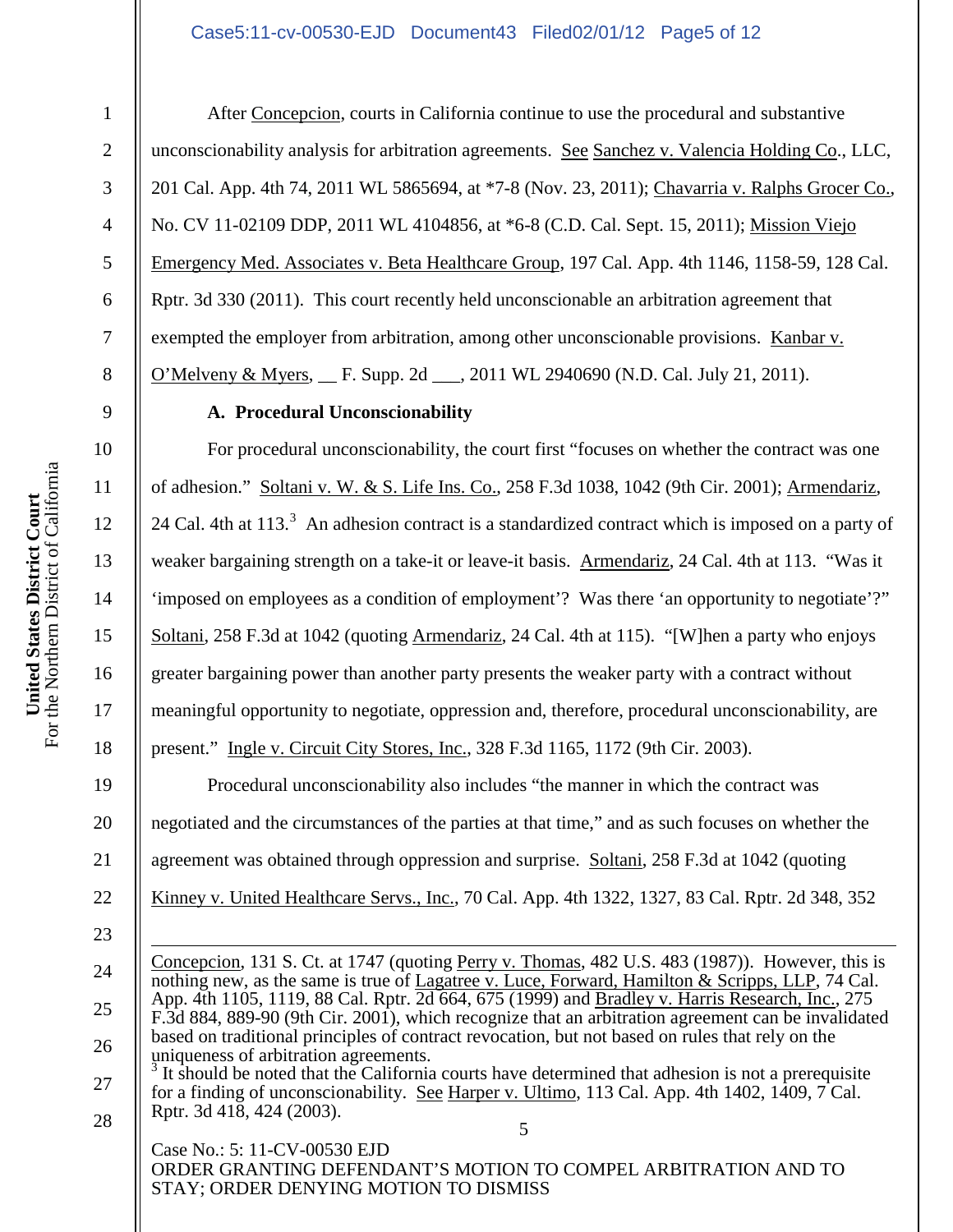### Case5:11-cv-00530-EJD Document43 Filed02/01/12 Page6 of 12

(1999)). "Oppression" arises from inequality of bargaining power, resulting in no real negotiation. A & M Produce Co. v. FMC Corp., 135 Cal. App. 3d 473, 486 (1982). "Surprise" involves the extent to which the supposedly agreed-upon terms of the bargain are hidden in a prolix printed form drafted by the party seeking to enforce the disputed terms. Id.

In Martinez v. Master Protection Corp., 118 Cal. App. 4th 107, 12 Cal. Rptr. 3d 663 (2004), Martinez was required to sign an arbitration agreement as a condition of his employment with Master Protection Corporation, doing business as FireMaster. After Martinez appealed the trial court's order granting Master Protection Corporation's motion to compel arbitration, the Court of Appeal found the arbitration agreement procedurally unconscionable. Id. at 114. The court stated, "[i]t is undisputed that Martinez was required to execute the arbitration agreement as a prerequisite of his employment . . . . No evidence indicates that Martinez had any opportunity to negotiate or refuse to sign the arbitration agreement." Id. As such, and because Martinez was told he could not work without signing the document, the court found the arbitration agreement was "clearly adhesive and procedurally unconscionable." Id. Similarly, in Armendariz, the court found that the arbitration agreement in question was adhesive because it was imposed on employees as a condition of employment and there was no opportunity for them to negotiate. Id., 24 Cal. 4th 83.

In the present case, Plaintiff, like Martinez and Armendariz, signed the pre-printed Employment Agreement "as a condition of [her] employment." See Docket Item No. 28-3 at 2. The Employment Agreement was not tailored to include Plaintiff's name nor did it describe her employment. Plaintiff contends that she was not given time to review the Employment Agreement, nor an opportunity to negotiate its terms.<sup>4</sup> See Decl. of Elizabeth Laughlin & Exhibit Thereto at 2, Docket Item No. 32-1. Plaintiff had to sign the Employment Agreement before she could begin her employment. Id. Moreover, Defendant is a national corporation with stronger bargaining strength than Plaintiff, thus leading to unequal bargaining power between the parties to the agreement.

Defendant contends that Plaintiff was sent the Employment Agreement before she began her employment, along with an Offer Letter. See Decl. of Greg Harano, Docket Item No. 33-1.

Case No.: 5: 11-CV-00530 EJD ORDER GRANTING DEFENDANT'S MOTION TO COMPEL ARBITRATION AND TO STAY; ORDER DENYING MOTION TO DISMISS

1

2

3

4

5

6

7

8

9

10

11

12

13

14

15

16

17

18

19

20

21

22

23

24

25

26

27

<sup>6</sup> Plaintiff's declaration states, "I was not given the opportunity to discuss the terms of the Employment Agreement with my attorney."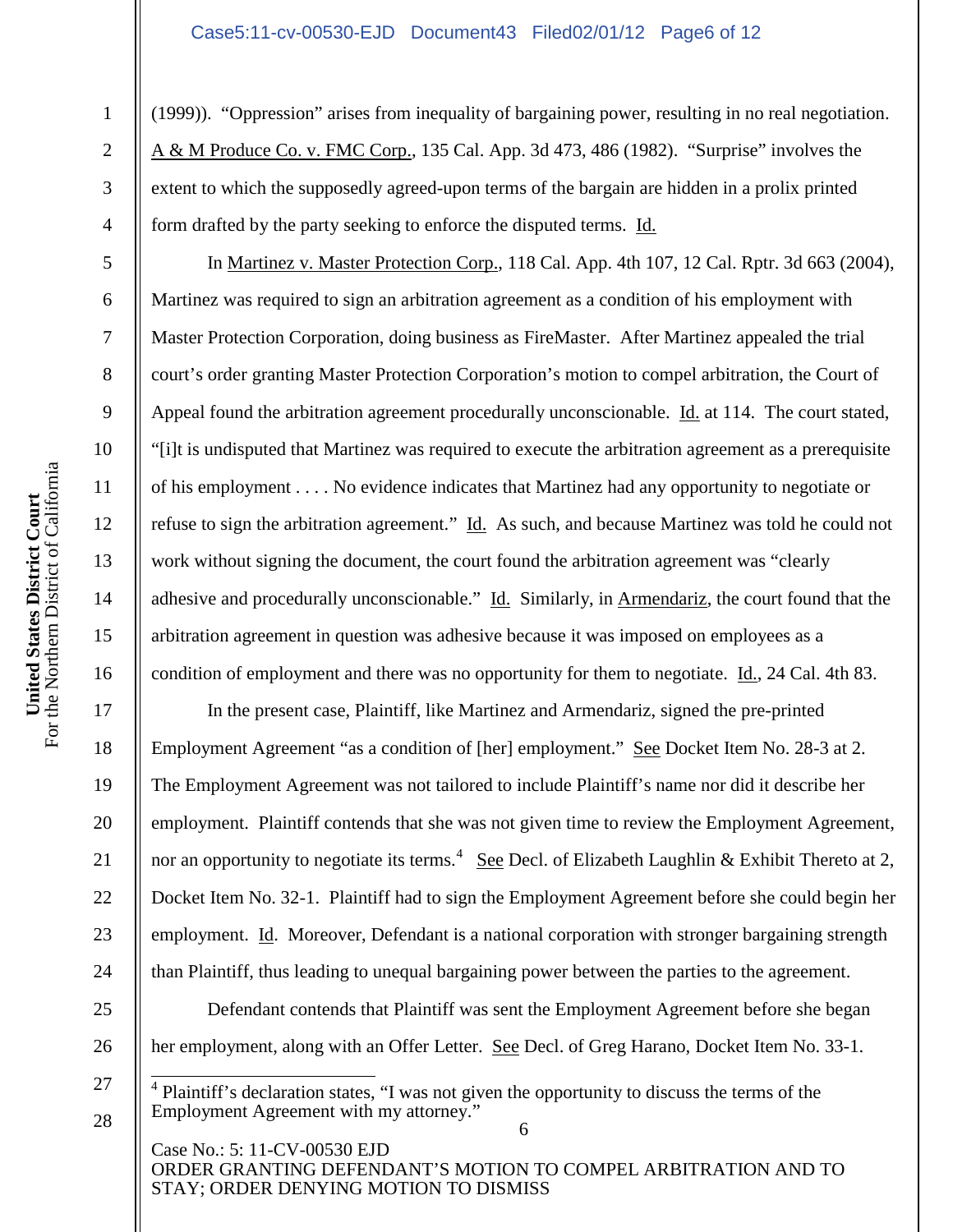# Case5:11-cv-00530-EJD Document43 Filed02/01/12 Page7 of 12

The Offer Letter sent by Defendant to Plaintiff, dated April 6, 2004, states, "[o]n your first day of employment you will be asked to . . . sign our Employment Agreement. You will be expected to sign and comply with an Employment, Confidential Information, and Invention Assignment Agreement . . . ." See Decl. of Greg Harano Ex. B at 2, Docket Item No. 33-2. Plaintiff signed the Offer Letter on April 7, 2004. Id. at 3. Although Defendant mentions these as defenses to unconscionability, it is of no consequence that Plaintiff could have refused to sign the Employment Agreement nor does it matter whether she was employed at the time she received the Offer Letter. "The availability of alternative business opportunities does not preclude a finding of procedural unconscionability under California law. Pokorny v. Quixtar, Inc., 601 F.3d 987, 997 (9th Cir. 2010).

Accordingly, because the Employment Agreement is an adhesion contract imposed by Defendants as a condition of employment without providing Plaintiff an opportunity to negotiate or refuse to sign the agreement, the court finds that it is procedurally unconscionable.

# **B. Substantive Unconscionability**

Substantive unconscionability focuses on contract terms that are "overly harsh" or "onesided." Armendariz, 24 Cal. 4th at 114 (quoting A & M Produce, 135 Cal. App. 3d at 487). "[M]utuality is the 'paramount' consideration when assessing substantive unconscionability." Pokorny, 601 F.3d at 997-98 (quoting Abramson v. Juniper Networks, Inc., 115 Cal. App. 4th 638, 657, 9 Cal. Rptr. 3d 422, 436 (2004)).

Plaintiff argues that the provisions in the Employment Agreement relating to cost-splitting, attorney fees, and choice of forum are substantively unconscionable. The court finds that two of the three provisions are substantively unconscionable for the reasons below.

# **1. Cost-Splitting**

The Employment Agreement requires the parties to share the costs and expenses of arbitration and does not specifically authorize an arbitrator to alter this allocation.

The Ninth Circuit has held that under California law a cost provision requiring the complaining employee to split arbitration fees with employer "would render an arbitration

28

Case No.: 5: 11-CV-00530 EJD ORDER GRANTING DEFENDANT'S MOTION TO COMPEL ARBITRATION AND TO STAY; ORDER DENYING MOTION TO DISMISS

7

1

2

3

4

5

6

7

8

9

10

11

12

13

14

15

16

17

18

19

20

21

22

23

24

25

26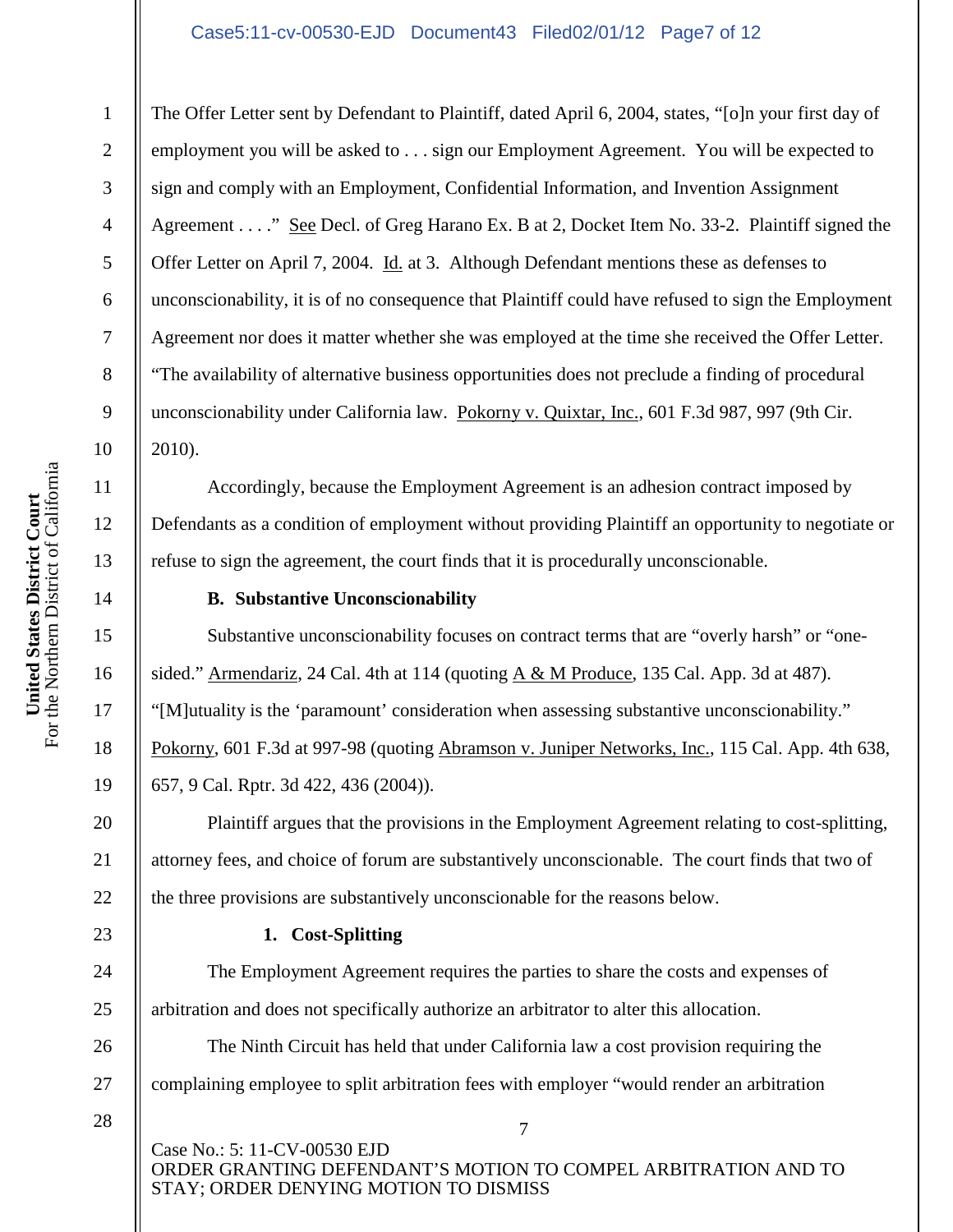agreement unenforceable." Circuit City Stores, Inc. v. Adams, 279 F.3d 889, 894 (9th Cir. 2002). In Chavarria, 2011 WL 4104856, at \*8, the district court found that a fifty-fifty fee split for arbitration fees creates "a substantial economic barrier to justice" and therefore rendered the arbitration agreement unconscionable.

Accordingly, the court finds the cost-splitting provision in the Employment Agreement unconscionable.

# **2. Attorney's Fees**

In addition to the cost-splitting provision, the Employment Agreement requires Plaintiff to "separately pay [her] counsel fees and expenses" and does not give the arbitrator authority to alter this provision. Under basic contract principles, the court construes the contract in a way that gives effect to all its terms. Cal. Civ. Code, § 1641. The contract must be read to avoid rendering any clause nugatory, inoperative or meaningless. Cal. Civ. Code § 1858; Ratcliff Architects v. Vanir Constr. Mgmt, Inc., 88 Cal. App. 4th 595, 602 (2001). Because Defendant explicitly included a provision in the Employment Agreement that requires each party to separately pay attorney's fees, and this provision is included in the section of the agreement concerning arbitration, the court must construe this provision to mean something other than a reiteration of the default rule of the American system of litigation, by which each party pays his or her attorney's fees. As such, this provision regarding attorney's fees would be superfluous unless the court construes it to mean that Plaintiff must pay her own attorney's fees and expenses incurred during arbitration.

"[T]he arbitration process cannot generally require the employee to bear any *type* of expense that the employee would not be required to bear if he or she were free to bring the action in court." Armendariz, 24 Cal. 4th at 110-11. Plaintiff's claims, which are based on the Fair Labor Standards Act, include one-way fee shifting provisions that benefit prevailing employees, but not employers. See 29 U.S.C. § 216(b). As such, if Plaintiff prevailed on her claims in court, she would be awarded attorney's fees. However, the Employment Agreement prevents Plaintiff from recovering attorney's fees from Defendant in arbitration, even if she succeeds on her claims.

Accordingly, the court finds the provision regarding attorney's fees unconscionable.

8 Case No.: 5: 11-CV-00530 EJD ORDER GRANTING DEFENDANT'S MOTION TO COMPEL ARBITRATION AND TO STAY; ORDER DENYING MOTION TO DISMISS

1

2

3

4

5

6

7

8

9

10

11

12

13

14

15

16

17

18

19

20

21

22

23

24

25

26

27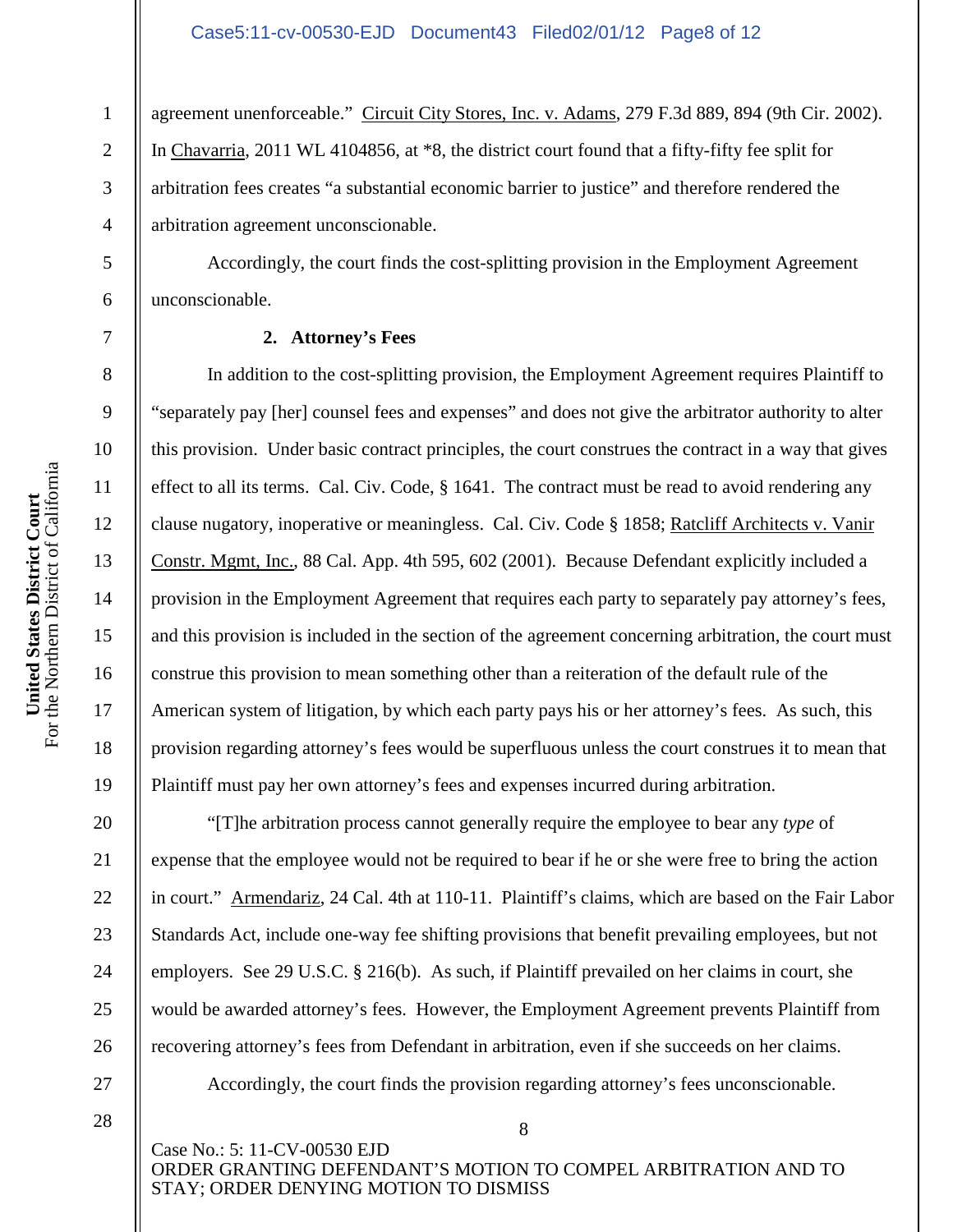### **3. Choice of Forum**

Where an arbitration agreement is at issue, "the agreement is unconscionable unless the arbitration remedy contains a 'modicum of bilaterality.'" Chavarria, 2011 WL 4104856, at \*6 (quoting Ting v.  $AT&T$ , 319 F.3d 1126, 1149 (9th Cir. 2003)). It is "unfairly one-sided for an employer with superior bargaining power to impose arbitration on the employee as plaintiff but not to accept such limitations when it seeks to prosecute a claim against the employee, without at least some reasonable justification . . . based on 'business realities.'" Armendariz, 24 Cal. 4th at 117.

The Employment Agreement specifies that Plaintiff must use arbitration for any dispute arising out of or relating to the agreement. Defendant, however, reserves the right "to obtain an injunction from a court of competent jurisdiction . . ." with regards to specific breaches. Because the provision relates only to breaches of Defendant's intellectual property, Defendant has a reasonable justification to seek an injunction from a court of law.<sup>5</sup> Defendant notes that without the ability to restrain breaches of intellectual property, subsequent arbitration could be rendered meaningless.

Accordingly, the court finds the provision regarding choice of forum reasonably justified by a business purpose, and therefore not so unfairly one-sided as to be deemed unconscionable.

On the whole, considering both the procedural and substantive unconscionability, the arbitration agreement in the Employment Agreement is unconscionable under California law. This finding is not at odds with the FAA.

### **C. Severability**

Defendant contends that it might be possible to sever certain unconscionable provisions of the Employment Agreement so as to render the rest of the agreement enforceable. See Cal. Civ. Code § 1670.5(a). "The question is whether the offending . . . clauses are 'collateral' to the main purpose of the arbitration agreement" or whether the Employment Agreement is "'permeated' by unconscionability." Davis, 485 F.3d at 1084.

Case No.: 5: 11-CV-00530 EJD ORDER GRANTING DEFENDANT'S MOTION TO COMPEL ARBITRATION AND TO STAY; ORDER DENYING MOTION TO DISMISS

1

2

3

4

5

6

7

8

9

10

11

12

13

14

15

16

17

18

19

20

21

22

23

24

25

27

<sup>9</sup> 26 <sup>5</sup> The Employment Agreement specifies that for breaches of Sections 2, 3, and 5, Defendant has the right to obtain an injunction from a court to restrain such breach and to specific performance. Section 2 deals with confidential information, Section 3 deals with inventions, and Section 5 addresses solicitation of employees.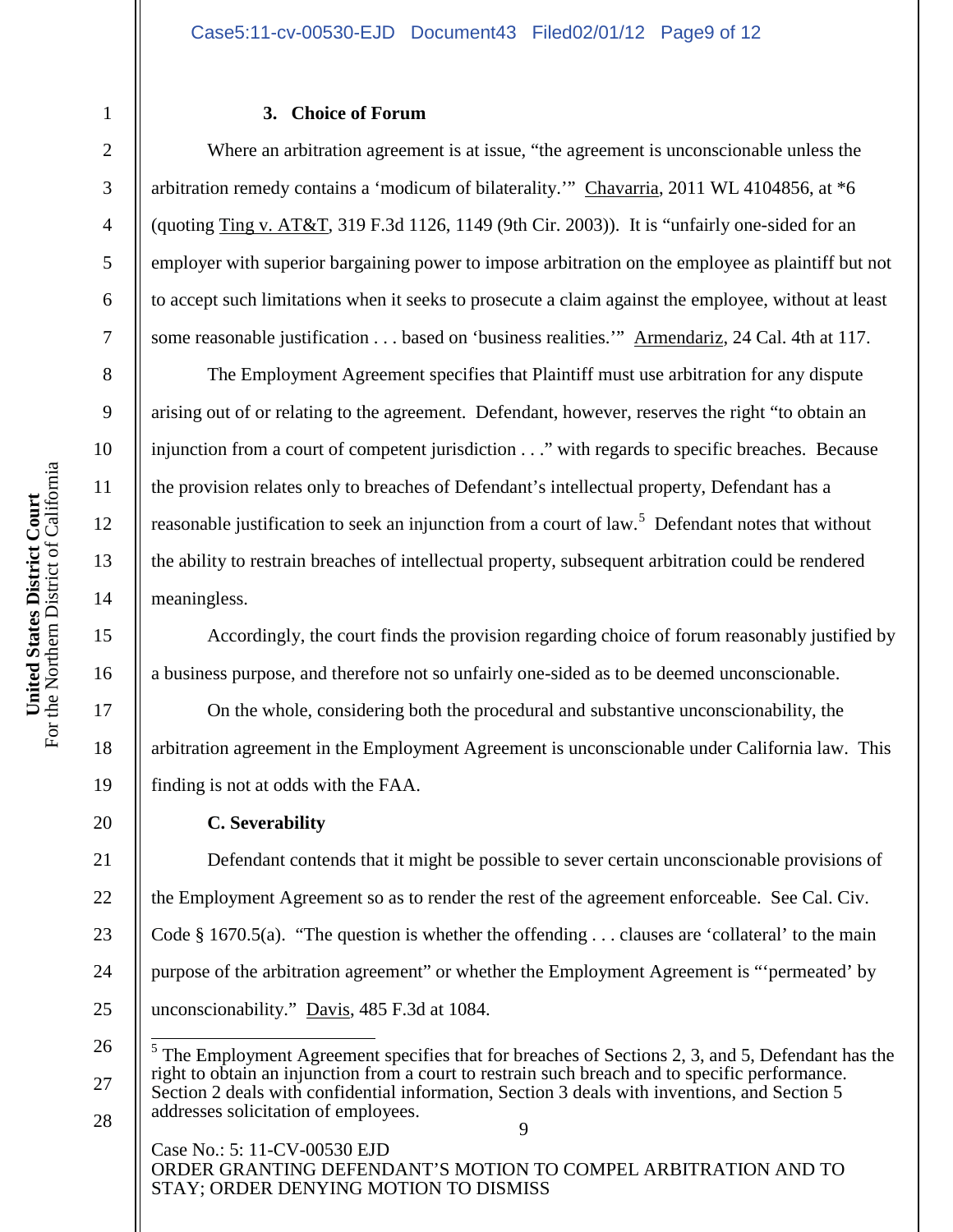### Case5:11-cv-00530-EJD Document43 Filed02/01/12 Page10 of 12

1

2

3

4

5

6

7

8

9

10

11

12

13

14

15

16

17

18

19

20

21

22

23

24

25

26

27

In Armendariz, the court concluded that the arbitration agreement was unconscionable and severance was not possible because the agreement had multiple unlawful provisions, indicating "a systematic effort to impose arbitration on an employee . . . as an inferior forum that works to the employer's advantage." Id., Cal. 4th at 124. Similarly, in Davis, the Ninth Circuit concluded that severance was not possible when the agreement was procedurally unconscionable and had four substantively unconscionable provisions which could not be stricken without "gutting the agreement." Id., 485 F.3d 1066.

In contrast to Armendariz and Davis, this court does not find that the Employment Agreement's defects indicate a systematic effort to disadvantage Plaintiff. In Grabowski v. Robinson, 2011 WL 4353998 (S.D. Cal. Sept. 19, 2011), the court concluded that three substantively unconscionable provisions (including an attorney's fees provision) could be severed from an arbitration agreement which was not "permeated by unconscionability," thus rendering the agreement enforceable. Id. at \*18. Defendant concedes that the challenged provisions are not "so intertwined with the substantive portions of the arbitration clause" and notes that they can be "severed or modified without eviscerating the central purpose of the Agreement." See Reply in Support of Motion to Compel Arbitration and to Dismiss or in the Alternative, Stay Proceedings, Docket Item No. 33, at 13.

Accordingly, the court finds that the substantively unconscionable provisions regarding cost-splitting and attorney's fees may be severed from the agreement. The two substantively unconscionable provisions, discussed above, are severed from the arbitration agreement pursuant to California Civil Code § 1670.5.

The court finds that, after the substantively unconscionable provisions are severed, the arbitration agreement is enforceable.

**D. Scope of Arbitration Clause**

The arbitration provision in the Employment Agreement states that "any dispute or controversy arising out of or relating to any interpretation, construction, performance or breach of this Agreement, shall be settled by arbitration . . . ." See Docket Item No. 28-3, at 5. Defendant

28

Case No.: 5: 11-CV-00530 EJD ORDER GRANTING DEFENDANT'S MOTION TO COMPEL ARBITRATION AND TO STAY; ORDER DENYING MOTION TO DISMISS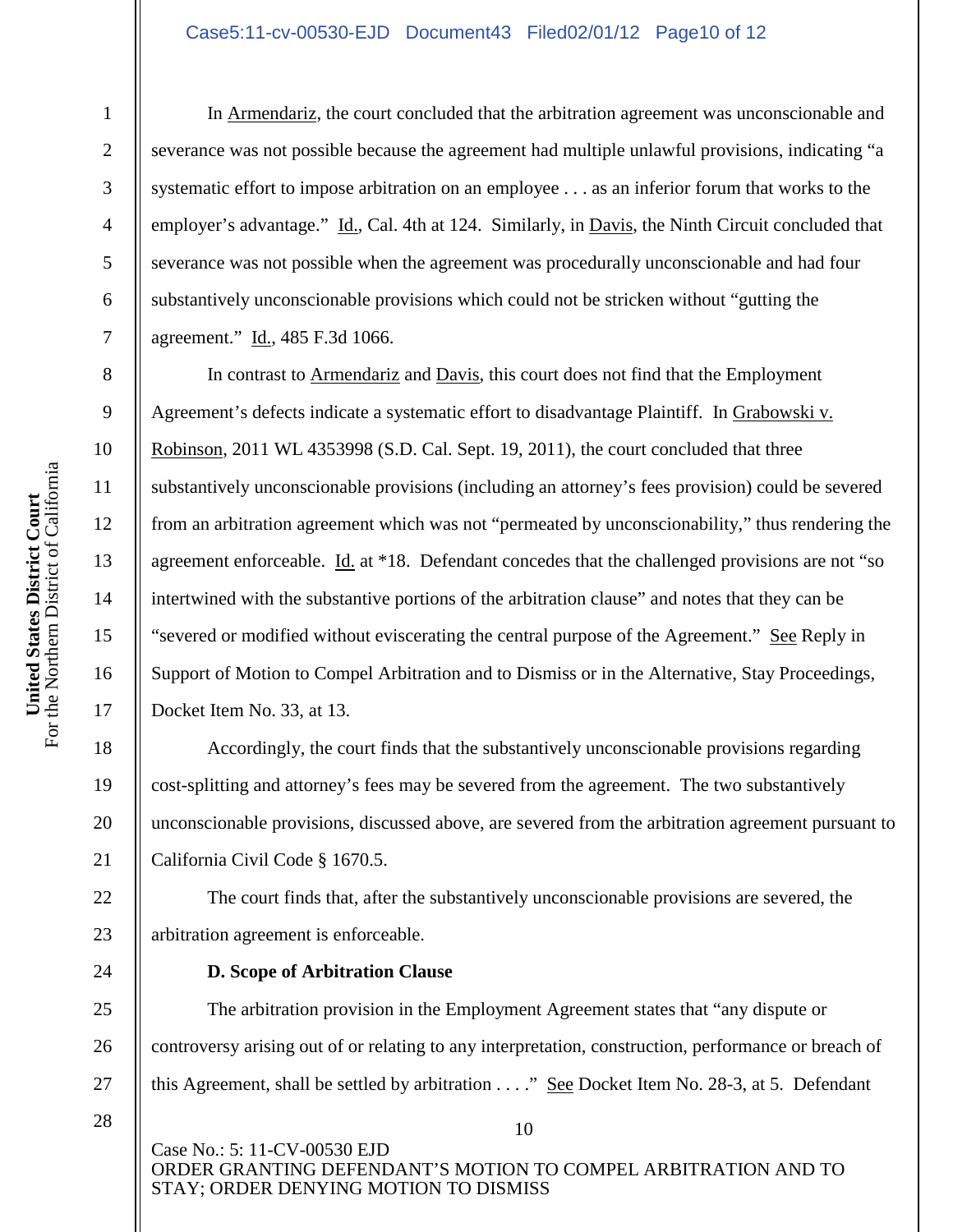#### Case5:11-cv-00530-EJD Document43 Filed02/01/12 Page11 of 12

argues that Plaintiff's claims fall under the scope of the Employment Agreement because the claims relate to her employment and the Employment Agreement was signed "as a condition of [her] employment" and "in consideration of [her] employment with the Company and [her] receipt of the compensation now and hereafter paid . . . ." Id. at 2. Furthermore, Defendant claims that the arbitration clause employs extremely broad language which is meant to be all-inclusive and establishes an intent to include any and all disputes between the parties, not just claims addressing the terms of the contract.

Plaintiff's claims under FLSA and California Business and Professions Code are clearly related to her employment with Defendant, however Plaintiff contends that her claims do not relate to the Employment Agreement itself and are therefore not covered by the arbitration agreement. While the Employment Agreement does not mention Plaintiff's name, job title, duties or salary, Plaintiff originally received the Employment Agreement attached to her Offer Letter from Defendant. The Offer Letter was addressed to Plaintiff and included her job title and annual salary. See Docket Item No. 33-2, at 2. Plaintiff knew she had to sign the Employment Agreement on the first day of work and the agreement clearly states that it must be signed "as a condition of" employment. These facts lead to the conclusion that claims arising from the employment relationship between Plaintiff and Defendant arise out of and relate to the Employment Agreement.

Moreover, similar language as that used in the Employment Agreement has been equated with the most inclusive type of language possible in arbitration clauses. Bono v. David, 147 Cal. App. 4th 1055, 1067, 54 Cal. Rptr. 3d 837, 845 (2007) (noting that a broad clause includes language such as "any claim arising from or related to this agreement . . . ."); see also eFund Capital Partners v. Pless, 150 Cal. App. 4th 1311, 1322 (2007) ("[t]he language 'any dispute or other disagreement' extends beyond contract claims to encompass tort causes of action."); Shanghain Freeman Lifescience v. ABC-Amega, No. G041471, 2010 WL 1612208, at \*4 (Cal. Ct. App. April 22, 2010) (interpreting a broad arbitration clause to cover any legal liabilities between the parties that "have their roots in the relationship between the parties which was created by the contract."); Hopkins & Carley, ALC v. Elite, 2011 WL 1327359, at \*5 (N.D. Cal. April 6, 2011).

Case No.: 5: 11-CV-00530 EJD ORDER GRANTING DEFENDANT'S MOTION TO COMPEL ARBITRATION AND TO STAY; ORDER DENYING MOTION TO DISMISS

11

1

2

3

4

5

6

7

8

9

10

11

12

13

14

15

16

17

18

19

20

21

22

23

24

25

26

<sup>28</sup>